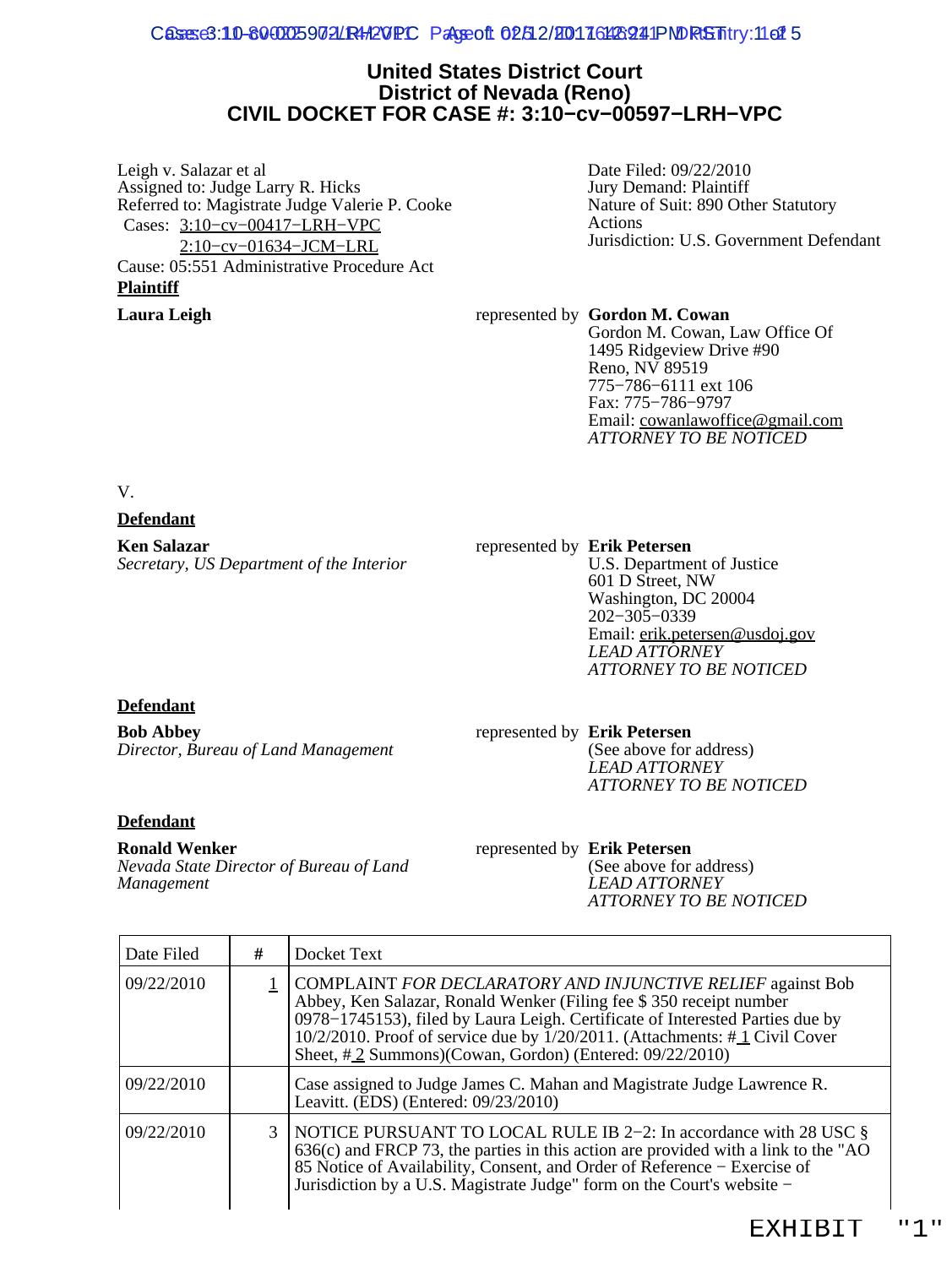## Cases: 10-8000025902LR4-120PC Pageo2 02512/20017161426241PNDRGSTitry: 2-21 5

|            |                           | www.nvd.uscourts.gov. Consent forms should NOT be electronically filed.<br>Upon consent of all parties, counsel are advised to manually file the form with the<br>Clerk's Office. (no image attached) (EDS) (Entered: 09/23/2010)                                                                                                                                                                                                                   |
|------------|---------------------------|-----------------------------------------------------------------------------------------------------------------------------------------------------------------------------------------------------------------------------------------------------------------------------------------------------------------------------------------------------------------------------------------------------------------------------------------------------|
| 09/23/2010 | $\overline{2}$            | NOTICE by Plaintiff Laura Leigh re 1 Complaint, TO CLERK OF THE COURT<br>(Cowan, Gordon) (Entered: $09\overline{2}3\overline{2}010$ )                                                                                                                                                                                                                                                                                                               |
| 09/23/2010 | 4                         | NOTICE: Attorney Action Required to 1 Complaint: ERROR: Summons not<br>issued due to filing being incomplete, page (1) missing. CORRECTION: Attorney<br>Gordon M. Cowan advised to download and complete updated "AO 440 (Rev.<br>12/09) Summons in a Civil Action" form from Court's Website<br>www.nvd.uscourts.gov and refile as a separate event using "Proposed Summons to<br>be Issued" event. (no image attached)(RFJ) (Entered: 09/23/2010) |
| 09/23/2010 | $\overline{5}$            | PROPOSED SUMMONS to be issued, filed by Plaintiff Laura Leigh. (Cowan,<br>Gordon) Modified on 9/24/2010 Summons Issued on 9/24/2010(PM). (Entered:<br>09/23/2010)                                                                                                                                                                                                                                                                                   |
| 09/24/2010 | 6                         | MOTION for Temporary Restraining Order by Plaintiff Laura Leigh. Motion ripe<br>9/24/2010. (Attachments: $\#$ 1 Exhibit Exh 1 BLM Notice, $\#$ 2 Declaration Eh 2<br>Decl L Leigh, #3 Declaration Eh 3 Decl RT Fitch, #4 Declaration Eh 4 Decl T<br>Fitch, #5 Declaration Eh 5 Decl D Coffey, #6 Exhibit Eh 6 Corresp S<br>Long)(Cowan, Gordon) (Entered: $09/24/2010$ )                                                                            |
| 09/24/2010 | $\mathcal{I}$             | NOTICE of Appearance by attorney Erik Petersen on behalf of Defendants Bob<br>Abbey, Ken Salazar, Ronald Wenker. (Petersen, Erik) (Entered: 09/24/2010)                                                                                                                                                                                                                                                                                             |
| 09/24/2010 | 8                         | ORDER Transferring Case to the Northern Division of the District of Nevada.<br>Signed by Judge James C. Mahan on 9/24/10. (Copies have been distributed<br>pursuant to the NEF $-$ ASB) (Entered: $09/24/2010$ )                                                                                                                                                                                                                                    |
| 09/24/2010 |                           | Case assigned to Judge Larry R. Hicks and Magistrate Judge Valerie P. Cooke.<br>***Emergency motion previously filed in case.*** (BLG) (Entered: 09/24/2010)                                                                                                                                                                                                                                                                                        |
| 09/24/2010 | $\overline{9}$            | MOTION for Preliminary Injunction by Plaintiff Laura Leigh. Responses due by<br>10/11/2010. (Attachments: #1 Exhibit Exh 1 BLM Notice, #2 Declaration Exh 2<br>Decl L Leigh, #3 Declaration Exh 3 Decl RT Fitch, #4 Declaration Exh 4 Decl T<br>Fitch, $\#$ 5 Declaration Exh 5 Decl D Coffey, $\#$ 6 Exhibit Exh 6 Letr S<br>Long)(Cowan, Gordon) (Entered: $09/24/2010$ )                                                                         |
| 09/24/2010 | <u>10</u>                 | SUMMONS Issued as to Bob Abbey, Ken Salazar, Ronald Wenker, U.S. Attorney<br>and U.S. Attorney General. (Attachments: $\#$ 1 Salazar Summons, $\#$ (2) US Atty<br>Summons, #3 US Atty General Summons, #4 Wenker Summons)(PM) Modified<br>on $11/5/2010$ text unnecessary text lined through. (BLG). (Entered: $09/24/2010$ )                                                                                                                       |
| 09/25/2010 | $\overline{\mathfrak{1}}$ | Supplemental BRIEF re 6 MOTION for Temporary Restraining Order; filed by<br>Plaintiff Laura Leigh. (Attachments: $\#\underline{1}$ Declaration Exh 7– Decl L Peeples, $\#\underline{2}$<br>Declaration Exh 8 – Decl K Fite, # $\frac{3}{2}$ Exhibit Exh 9 Photos, # $\frac{4}{2}$ Declaration Exh 10<br>- Decl L Leigh)(Cowan, Gordon) (Entered: 09/25/2010)                                                                                        |
| 09/25/2010 | <u>12</u>                 | Supplemental BRIEF re $9$ MOTION for Preliminary Injunction; filed by Plaintiff<br>Laura Leigh. (Attachments: $\#\underline{1}$ Declaration Exh 7 – Decl L Peeples, $\#\underline{2}$<br>Declaration Exh 8 – Decl K Fite, # 3 Exhibit Exh 9 – Photos, # 4 Declaration Exh<br>10 – Decl L Leigh)(Cowan, Gordon) (Entered: 09/25/2010)                                                                                                                |
| 09/27/2010 | <u>13</u>                 | ORDER denying, without prejudice, 6 Motion for TRO. See order for specifics.<br>Signed by Judge Larry R. Hicks on 9/27/10. (Copies have been distributed pursuant<br>to the NEF $-$ EM) (Entered: 09/27/2010)                                                                                                                                                                                                                                       |
| 09/28/2010 | <u>14</u>                 | DECLARATION of Service re 6 MOTION for Temporary Restraining Order;<br>filed by Plaintiff Laura Leigh. (Cowan, Gordon) (Entered: 09/28/2010)                                                                                                                                                                                                                                                                                                        |
| 10/01/2010 | <u>15</u>                 | Amended MOTION for Temporary Restraining Order by Plaintiff Laura Leigh.<br>Motion ripe $10/1/2010$ . (Attachments: #1 Declaration Exh 11 Decl L<br>Leigh)(Cowan, Gordon) (Entered: 10/01/2010)                                                                                                                                                                                                                                                     |
| 10/01/2010 | <u>16</u>                 | Amended MOTION for Preliminary Injunction by Plaintiff Laura Leigh.<br>Responses due by 10/18/2010. (Attachments: $\#$ 1 Declaration Exh 11 – Decl L<br>Leigh)(Cowan, Gordon) (Entered: 10/01/2010)                                                                                                                                                                                                                                                 |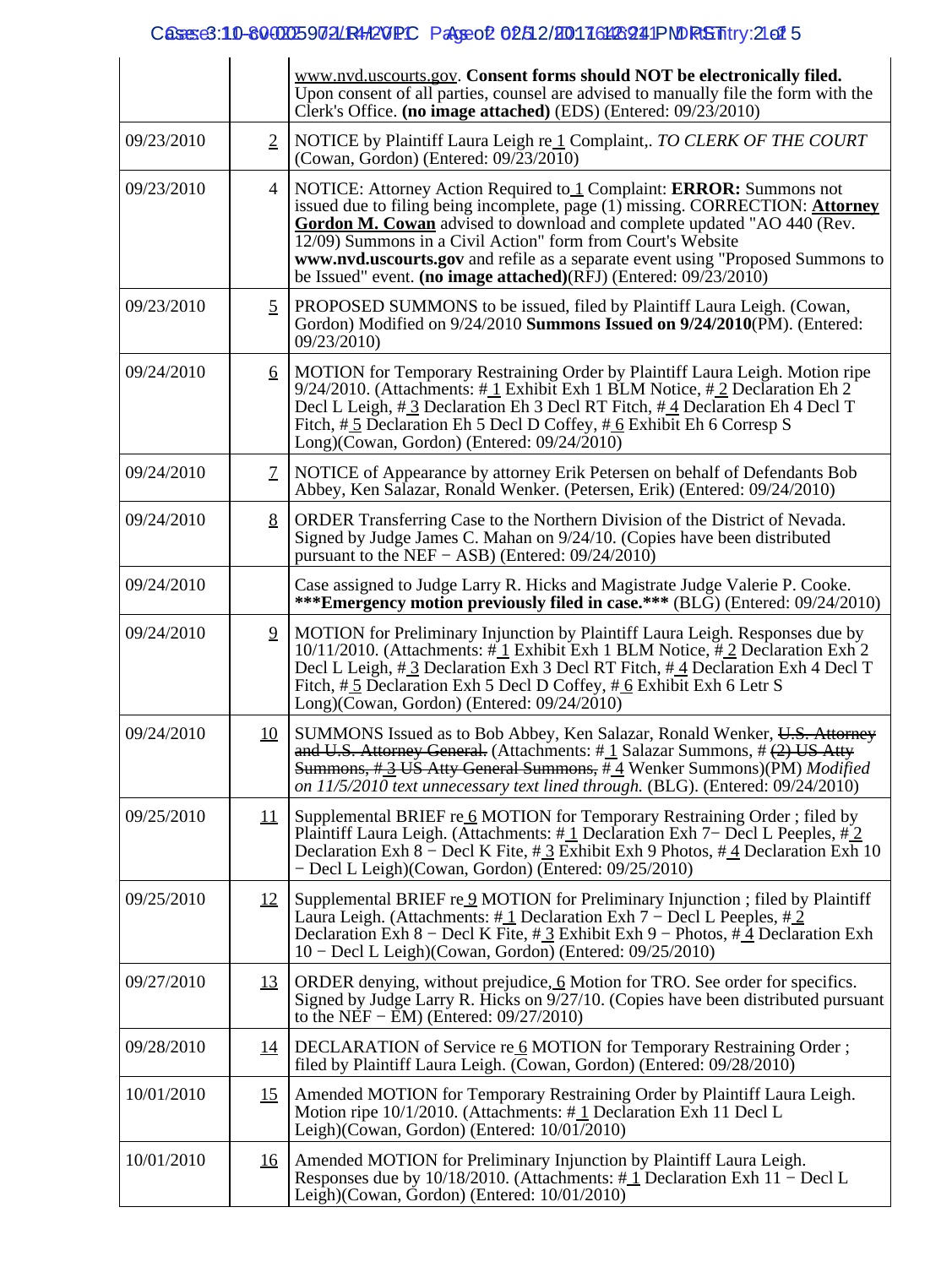# Cases: 10-80000259721 R4+20PC PageoB 02512/20017161426241 PND RtS Titry: 3-21 5

| 10/04/2010 | 17               | Supplemental BRIEF re 15 Amended MOTION for Temporary Restraining Order;<br>filed by Plaintiff Laura Leigh. (Attachments: #1 Declaration Exh 12 Decl Leigh, #<br>2 Exhibit Exh 13 Photos)(Cowan, Gordon) (Entered: 10/04/2010)                                                                                                                                                                                                                                                                                                                                                                                                                                        |
|------------|------------------|-----------------------------------------------------------------------------------------------------------------------------------------------------------------------------------------------------------------------------------------------------------------------------------------------------------------------------------------------------------------------------------------------------------------------------------------------------------------------------------------------------------------------------------------------------------------------------------------------------------------------------------------------------------------------|
| 10/04/2010 | <u>18</u>        | CERTIFICATE of Interested Parties filed by Laura Leigh that identifies all parties<br>that have an interest in the outcome of this case (Cowan, Gordon) (Entered:<br>10/04/2010                                                                                                                                                                                                                                                                                                                                                                                                                                                                                       |
| 10/04/2010 | <u>19</u>        | Supplemental BRIEF re 16 Amended MOTION for Preliminary Injunction; filed<br>by Plaintiff Laura Leigh. (Attachments: $\#$ 1 Declaration Exh 12 Decl L Leigh, $\#$ 2<br>Exhibit Exh 13 Photos)(Cowan, Gordon) (Entered: 10/04/2010)                                                                                                                                                                                                                                                                                                                                                                                                                                    |
| 10/08/2010 | <u>20</u>        | RESPONSE to 15 Amended MOTION for Temporary Restraining Order, filed by<br>Defendants Bob Abbey, Ken Salazar, Ronald Wenker. Replies due by 10/18/2010.<br>(Attachments: #1 Exhibit A, #2 Exhibit B, #3 Declaration of Alan Shepherd, #4<br>Declaration of Mary D'Aversa, #5 Declaration of Heather Emmons) (Petersen,<br>Erik) (Entered: 10/08/2010)                                                                                                                                                                                                                                                                                                                 |
| 10/12/2010 | 21               | REPLY to Response to 15 Amended MOTION for Temporary Restraining Order;<br>filed by Plaintiff Laura Leigh. (Attachments: $\#$ 1 Declaration Exh 14 L Leigh, $\#$ 2<br>Exhibit Exh 15 Photos Leigh)(Cowan, Gordon) (Entered: 10/12/2010)                                                                                                                                                                                                                                                                                                                                                                                                                               |
| 10/15/2010 | 22               | RESPONSE to 16 Amended MOTION for Preliminary Injunction, filed by<br>Defendants Bob Abbey, Ken Salazar, Ronald Wenker. Replies due by 10/25/2010.<br>(Attachments: #1 Attachment A - Declaration of Mary d'Aversa)(Petersen, Erik)<br>(Entered: 10/15/2010)                                                                                                                                                                                                                                                                                                                                                                                                          |
| 10/15/2010 | 23               | NOTICE by Defendants Bob Abbey, Ken Salazar, Ronald Wenker re 15 Amended<br>MOTION for Temporary Restraining Order. Plaintiff's Second TRO Motion is<br><i>Moot</i> (Attachments: $\#$ <u>1</u> Attachment A – Declaration of Mary d'Aversa)(Petersen,<br>Erik) (Entered: 10/15/2010)                                                                                                                                                                                                                                                                                                                                                                                 |
| 10/17/2010 | 24               | MOTION to Strike 23 Notice (Other), Notice (Other) by Plaintiff Laura Leigh.<br>Responses due by 11/3/2010. (Cowan, Gordon) (Entered: 10/17/2010)                                                                                                                                                                                                                                                                                                                                                                                                                                                                                                                     |
| 10/21/2010 | 25               | REPLY to Response to 16 Amended MOTION for Preliminary Injunction; filed<br>by Plaintiff Laura Leigh. (Attachments: $\#$ 1 Declaration Exh 14 Leigh Decl, $\#$ 2<br>Exhibit Exh 15 Leigh Photos)(Cowan, Gordon) (Entered: 10/21/2010)                                                                                                                                                                                                                                                                                                                                                                                                                                 |
| 10/28/2010 | <u>26</u>        | MOTION to Strike 21 Reply to Response to Motion, 25 Reply to Response to<br>Motion by Defendants Bob Abbey, Ken Salazar, Ronald Wenker. Responses due<br>by 11/14/2010. (Petersen, Erik) (Entered: 10/28/2010)                                                                                                                                                                                                                                                                                                                                                                                                                                                        |
| 11/01/2010 | 27               | MINUTE ORDER IN CHAMBERS of the Honorable Judge Larry R. Hicks, on<br>11/1/2010. By Deputy Clerk: Dionna Negrete. A hearing for presentation of oral<br>argument on the Motion for Preliminary Injunction [Doc $\#$ 9], Amended Motion<br>for a Temporary Restraining Order [Doc $\#15$ ], Amended Motion for a Preliminary<br>Injunction [Doc $\#$ 16], and Motion to Strike [Doc $\#$ 24] is scheduled on November<br>16, 2010 at 1:30 p.m. in Courtroom No. 5 before Judge Larry R. Hicks. (no image<br><b>attached</b> ) (Copies have been distributed pursuant to the NEF – DBN) <i>Modified on</i><br>11/3/2010 motion link added. (BLG). (Entered: 11/01/2010) |
| 11/05/2010 | <u>28</u>        | SUMMONS Returned Executed by Laura Leigh re 10 Summons Issued as to USA,<br>1 Complaint,. Bob Abbey served on 11/4/2010, answer due 1/3/2011; Ken Salazar<br>served on 11/4/2010, answer due 1/3/2011; Ronald Wenker served on 11/4/2010,<br>answer due 1/3/2011. (Cowan, Gordon) (Entered: 11/05/2010)                                                                                                                                                                                                                                                                                                                                                               |
| 11/12/2010 | 29               | MOTION to Quash Subpoena by Defendants Bob Abbey, Ken Salazar, Ronald<br>Wenker. Motion ripe $11/12/2010$ . (Attachments: $\#$ 1 Exhibit A)(Petersen, Erik)<br>(Entered: 11/12/2010)                                                                                                                                                                                                                                                                                                                                                                                                                                                                                  |
| 11/12/2010 | $\underline{30}$ | RESPONSE to 26 MOTION to Strike 21 Reply to Response to Motion, 25 Reply<br>to Response to Motion, filed by Plaintiff Laura Leigh. Replies due by 11/22/2010.<br>(Cowan, Gordon) (Entered: 11/12/2010)                                                                                                                                                                                                                                                                                                                                                                                                                                                                |
| 11/14/2010 | <u>31</u>        | REPLY to Response to 26 MOTION to Strike 21 Reply to Response to Motion, 25<br>Reply to Response to Motion ; filed by Defendants Bob Abbey, Ken Salazar,<br>Ronald Wenker. (Petersen, Erik) (Entered: 11/14/2010)                                                                                                                                                                                                                                                                                                                                                                                                                                                     |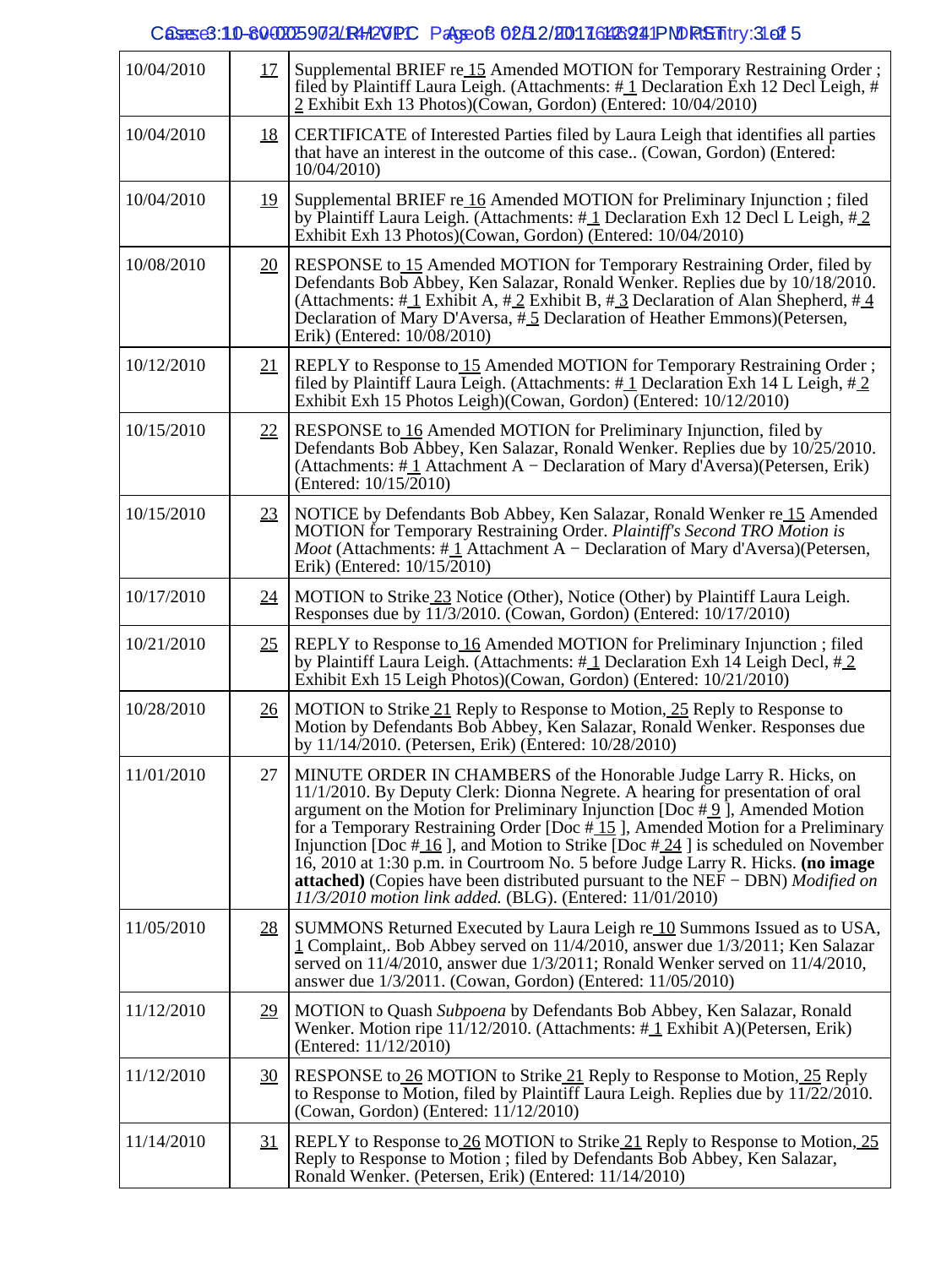### Cases e3: 10-80 00025 9 0 2 / R4 20 PC Page of 0 2 5 2 / 20 1 7 6 4 2 4 1 PM RS Thtry: 4- 2 1 5

| 11/15/2010 | 32               | SUBPOENA Returned Executed as to Chris Hanefeld (BLM) (Cowan, Gordon)<br>(Entered: 11/15/2010)                                                                                                                                                                                                                                                                                                                                                                                                                                                                                                                                                                                                                                                                                                                                                                                |
|------------|------------------|-------------------------------------------------------------------------------------------------------------------------------------------------------------------------------------------------------------------------------------------------------------------------------------------------------------------------------------------------------------------------------------------------------------------------------------------------------------------------------------------------------------------------------------------------------------------------------------------------------------------------------------------------------------------------------------------------------------------------------------------------------------------------------------------------------------------------------------------------------------------------------|
| 11/15/2010 | 33               | ORDER denying, without prejudice, 29 Motion to Quash Subpoena. See order for<br>specifics. Signed by Judge Larry R. Hicks on 11/15/10. (Copies have been<br>distributed pursuant to the NEF – EM) (Entered: $11/15/2010$ )                                                                                                                                                                                                                                                                                                                                                                                                                                                                                                                                                                                                                                                    |
| 11/15/2010 | 34               | WITNESS LIST for TRO/Prelim Inj Hearing by Plaintiff Laura Leigh.(Cowan,<br>Gordon) (Entered: 11/15/2010)                                                                                                                                                                                                                                                                                                                                                                                                                                                                                                                                                                                                                                                                                                                                                                     |
| 11/16/2010 | 35               | MINUTES OF PROCEEDINGS - Motion Hearing held as to Motion for<br>Preliminary Injunction 9, Motion for Temporary Restraining Order 15, Amended<br>Motion for Preliminary Injunction 16 and Motion to Strike $24$ in case 3:10-cv-597<br>and as to the Motion for Reconsideration in case 3:10–cv–417 on 11/16/2010<br>before Judge Larry R. Hicks. Crtrm Administrator: Dionna Negrete; Pla Counsel:<br>Gordon Cowan; Def Counsel: Erik Petersen and Greg Addington; Court<br>Reporter/FTR #: <i>Donna Davidson</i> ; Time of Hearing: $2:00 - 5:17$ p.m.; Courtroom:<br>5. Court convenes. Evidence and witnesses presented as to motions. Counsel may<br>file Briefs within 15 days and responses may be filed 10 days thereafter. Matter<br>stands submitted. (See attached minutes) (Copies have been distributed pursuant to<br>the NEF $-$ DBN) (Entered: $11/17/2010$ ) |
| 11/17/2010 | $\underline{36}$ | EXHIBIT LIST for Hearing Held November 16, 2010.(DRM) (Entered:<br>11/18/2010)                                                                                                                                                                                                                                                                                                                                                                                                                                                                                                                                                                                                                                                                                                                                                                                                |
| 11/23/2010 | 37               | TRANSCRIPT of Proceedings, 35 Motion Hearing, held on 11/16/10, before Judge<br>Larry R. Hicks. Court Reporter/Transcriber: Donna Davidson, 775–329–0132.<br>Transcript may be viewed at the court public terminal or purchased through the<br>Court Reporter/Transcriber using the court's "Transcript Order" form available on<br>our website www.nvd.uscourts.gov before the deadline for Release of Transcript<br>Restriction. After that date it may be obtained through PACER Redaction Request<br>due 12/14/2010. Redacted Transcript Deadline set for 12/24/2010. Release of<br>Transcript Restriction set for 2/21/2011. (DD) (Entered: 11/23/2010)                                                                                                                                                                                                                  |
| 12/01/2010 | <u>38</u>        | BRIEF filed by Defendants Bob Abbey, Ken Salazar, Ronald Wenker. regarding<br>the scope of review (Petersen, Erik) Modified on 12/10/2010 link to hearing 35.<br>(BLG). (Entered: 12/01/2010)                                                                                                                                                                                                                                                                                                                                                                                                                                                                                                                                                                                                                                                                                 |
| 12/01/2010 | 39               | BRIEF filed by Plaintiff Laura Leigh. Post Hearing (Attachments: #1 Exhibit<br>Bolstad Email)(Cowan, Gordon) Modified on 12/10/2010 link to hearing 35.<br>(BLG). (Entered: 12/01/2010)                                                                                                                                                                                                                                                                                                                                                                                                                                                                                                                                                                                                                                                                                       |
| 12/09/2010 | 40               | BRIEF re 39 Brief ; filed by Defendants Bob Abbey, Ken Salazar, Ronald Wenker.<br>(Petersen, Erik) Modified on 12/10/2010 link to hearing 35. (BLG). (Entered:<br>12/09/2010)                                                                                                                                                                                                                                                                                                                                                                                                                                                                                                                                                                                                                                                                                                 |
| 12/11/2010 | 41               | BRIEF re 38 Brief; filed by Plaintiff Laura Leigh. Response to Defendants' Brief<br>re Scope of Review (Cowan, Gordon) (Entered: 12/11/2010)                                                                                                                                                                                                                                                                                                                                                                                                                                                                                                                                                                                                                                                                                                                                  |
| 12/23/2010 | 42               | STIPULATION re Extension of Time to File Responsive Pleading by Defendants<br>Bob Abbey, Ken Salazar, Ronald Wenker. (Petersen, Erik) (Entered: 12/23/2010)                                                                                                                                                                                                                                                                                                                                                                                                                                                                                                                                                                                                                                                                                                                   |
| 12/27/2010 | 43               | ORDER ON 42 STIPULATION : Federal Ds' answer/response due 1/17/2011.<br>Signed by Judge Larry R. Hicks on 12/27/2010. (Copies have been distributed<br>pursuant to the NEF – DRM) (Entered: $12/27/2010$ )                                                                                                                                                                                                                                                                                                                                                                                                                                                                                                                                                                                                                                                                    |
| 01/14/2011 | <u>44</u>        | ANSWER to 1 Complaint, filed by Bob Abbey, Ken Salazar, Ronald Wenker.<br>Certificate of Interested Parties due by 1/24/2011. Discovery Plan/Scheduling<br>Order due by 2/28/2011. (Petersen, Erik) (Entered: 01/14/2011)                                                                                                                                                                                                                                                                                                                                                                                                                                                                                                                                                                                                                                                     |
| 01/18/2011 | 45               | NOTICE PURSUANT TO LOCAL RULE IB 2-2: In accordance with 28 USC §<br>$636(c)$ and FRCP 73, the parties in this action are provided with a link to the "AO<br>85 Notice of Availability, Consent, and Order of Reference – Exercise of<br>Jurisdiction by a U.S. Magistrate Judge" form on the Court's website –<br>www.nvd.uscourts.gov. Consent forms should NOT be electronically filed.<br>Upon consent of all parties, counsel are advised to manually file the form with the<br>Clerk's Office. (no image attached) (PM) (Entered: 01/18/2011)                                                                                                                                                                                                                                                                                                                           |